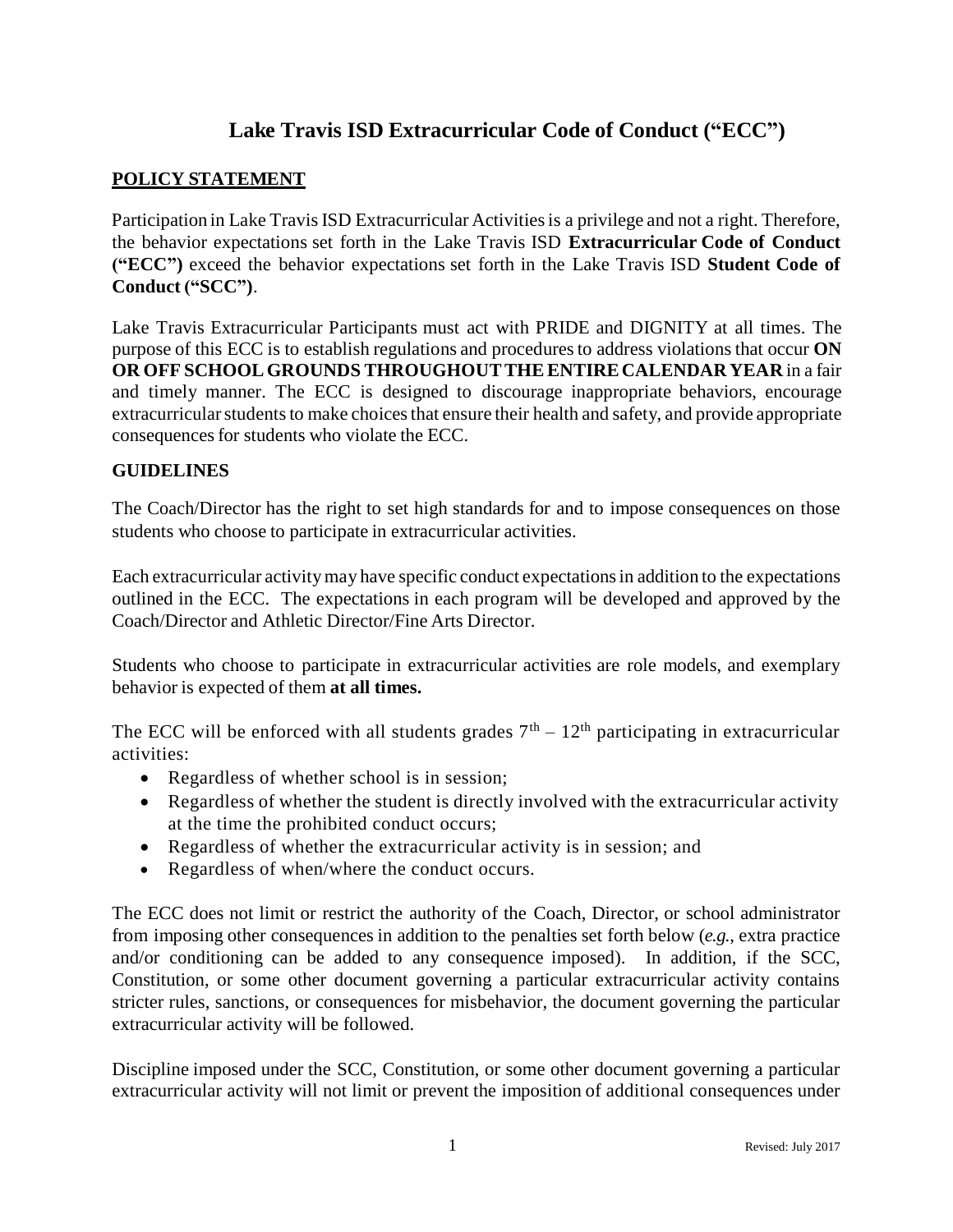the ECC. Moreover, the modification of discipline imposed under the SCC, Constitution, or some other document governing a particular extracurricular activity or a decision to overturn the discipline imposed under the SCC, Constitution, or some other document governing a particular extracurricular activity shall not affect any consequences imposed under the ECC.

Unless specified otherwise in the ECC, consequences imposed under the ECC may be appealed to the ECC Appeals Committee whose decision shall be final.

# **ANY EVENT MAY BE SERIOUS ENOUGH TO RESULT IN REMOVAL FROM THE EXTRACURRICULAR PROGRAM WITHIN THE DISCRETION OF THE COACH/DIRECTOR OR ATHLETIC DIRECTOR/FINE ARTS DIRECTOR.**

# **PARTICIPANT RESPONSIBILITIES**

Extracurricular participants have the responsibility to:

- $\bullet$  Always remember they are representatives of their school, family and community they must make a constant effort to project a positive, respectful image.
- Always be considerate of those around them and actively avoid situations that may reflect poorly on themselves and/or the Lake Travis ISD.
- Exhibit proper behavior. Failure to do so will result in discipline in accordance with the SCC and ECC.
- Adhere to the specified guidelines and rules of their chosen activities.
- Adhere to the specified guidelines and rules of the SCC.

# **INVESTIGATION PROCESS**

The appropriate Director, Sponsor, Coach and/or Administrator will investigate all reported violations of the ECC. A verified violation will result in the appropriate consequence if there is a preponderance of evidence that the violation occurred. The process of investigation will follow the procedures listed below:

- *Report of Alleged Violation:* The alleged violation is reported to the appropriate director, sponsor, coach, or administrator.
- *Notice:* The appropriate director, sponsor, coach or administrator will inform the student and the student's parents of the allegation.
- *Investigation:* An investigation is conducted and a determination is made whether or not the violation occurred. The student who allegedly committed the violation shall have the opportunity to respond to the violation prior to a determination being made.
- *Decision:* If a violation occurred, the appropriate director, sponsor, coach or administrator will make a decision regarding the appropriate consequence based upon information gathered through the investigation and will notify the student and the student's parents.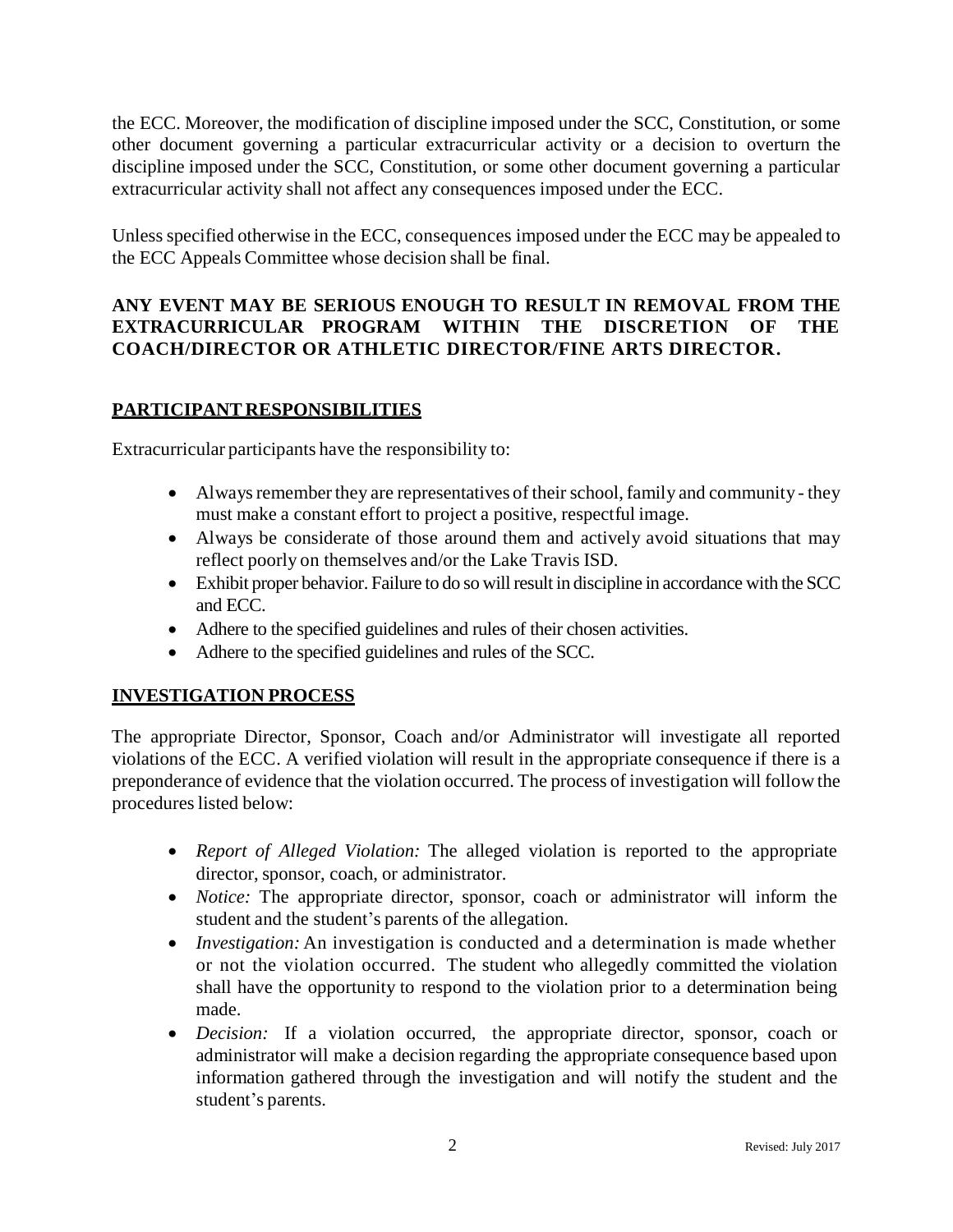## **DISCIPLINARY PROCEDURES**

Administrators, coaches, and directors will review all facts and circumstances surrounding a particular disciplinary event in accordance with the investigation process outlined above and will determine appropriate disciplinary action or sanctions.

*FIRST OFFENSE:* Parent, student, coach/director conference, possible sanctions, or possible dismissal.

*SECOND OFFENSE:* Parent, student, coach/director conference, \*sanctions, or possible dismissal.

*THIRD OFFENSE:* Parent, student, coach/director conference, \*sanctions, or possible dismissal.

\*Sanctions may include but are not limited to: verbal reprimand, physical activity, bench time, loss of playing or performance opportunities, suspension from program, or removal from program. Nothing in the Extracurricular Code of Conduct limits the authority of a Coach/Director to impose other appropriate sanctions for students who breach program conduct expectations.

# **TOBACCO, ALCOHOL, AND ILLEGAL DRUGS**

#### **Tobacco**

*The following rule applies to all LTISD Extracurricular students at all times during the calendar year.*

# **NO SMOKING OR USE OF ANY TOBACCO PRODUCTS OR OF ELECTRONIC CIGARETTES.**

The Extracurricular student who violates the above stated rule shall be subject to the following discipline:

#### *FIRST OFFENSE:*

- 1. Parent notification by the Coach/Director.
- 2. The student will complete 15 hours of community service for a  $501(c)(3)$  non-profit organization approved by Coach/Director. The hours will be verified by Coach/Director prior to acceptance.
- 3. Extra conditioning or practice as determined by Coach/Director.

#### *SECOND OFFENSE:*

- 1. Parent notification by the Coach/Director.
- 2. The student will complete 30 hours of community service for a  $501(c)(3)$  non-profit organization approved by Coach/Director. The hours will be verified by Coach/Director prior to acceptance.
- 3. Extra conditioning or practice as determined by Coach/Director.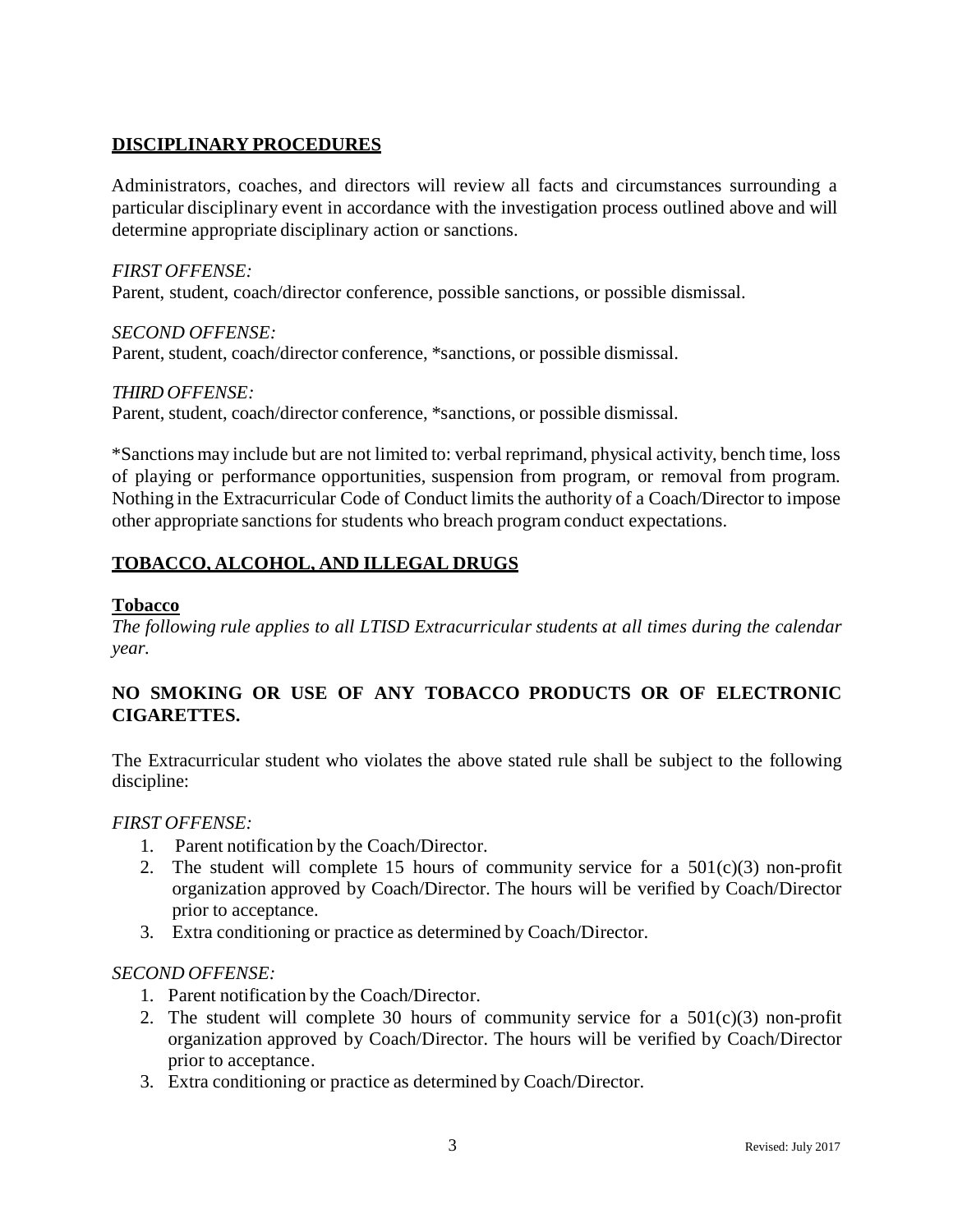### *THIRD OFFENSE:*

- 1. Parent notification by the Coach/Director.
- 2. The student will be suspended 15 days from the program and cannot participate in a competition or performance until all 30 community service hours are complete.
- 3. Extra conditioning or practice as determined by Coach/Director.

## **Alcohol and Illegal Drugs**

*The following rules apply to all LTISD Extracurricular students at all times during the calendar year.*

## **NO CONSUMPTION OR POSSESSION OF ALCOHOLIC BEVERAGES**

# **NO USE OR POSSESSION OF ILLEGAL DRUGS OR DRUG PARAPHERNALIA**

**AN EXTRACURRICULAR STUDENT SHALL NOT ATTEND A PARTY OR SOCIAL GATHERING WITH KNOWLEDGE THAT ALCOHOL OR DRUGS ARE PRESENT. AN EXTRACURRICULAR STUDENT WHO DETERMINES THAT ALCOHOL OR DRUGS ARE PRESENT MUST LEAVE THE PARTY OR SOCIAL GATHERING IMMEDIATELY.**

The Extracurricular student who violates the above-stated rules shall be subject to the following:

#### *FIRST OFFENSE***:**

- 1. Parent notification by the Coach/Director.
- 2. The student will be suspended from participation from all competitions or performances for 14 calendar days. If offense occurs during the off-season then the suspension will begin the Monday preceding the first competition or performance.
- 3. The student will complete thirty (30) hours of community service for a  $501(c)(3)$  non-profit organization approved by Coach/Director. The hours will be verified by Coach/Director prior to acceptance.
- 4. A negative drug test must be submitted to Coach /Director within 7 calendar days prior to return to competition status. The drug test must be administered by a third party lab or doctor's office at the expense of the student and approved by the Coach/Director prior to returning to competition status.

*\*\*In order to return to active competition/participation, the student must be in good standing with the Extracurricular Program and have completed the criteria outlined in #2, #3, and #4 above.* 

#### *SECOND OFFENSE:*

- 1. Parent notification by the Coach/Director.
- 2. The student will be suspended from participation from all competitions or performances for a minimum of 30 calendar days. If offense occurs during the off-season then the consequence will begin the Monday preceding the first competition or performance. Removal from athletic roll sheet will be at the Head Coach/Director's discretion.
- 3. The student will complete sixty (60) hours of community service for a  $501(c)(3)$  nonprofit organization approved by Coach/Director. The hours will be verified by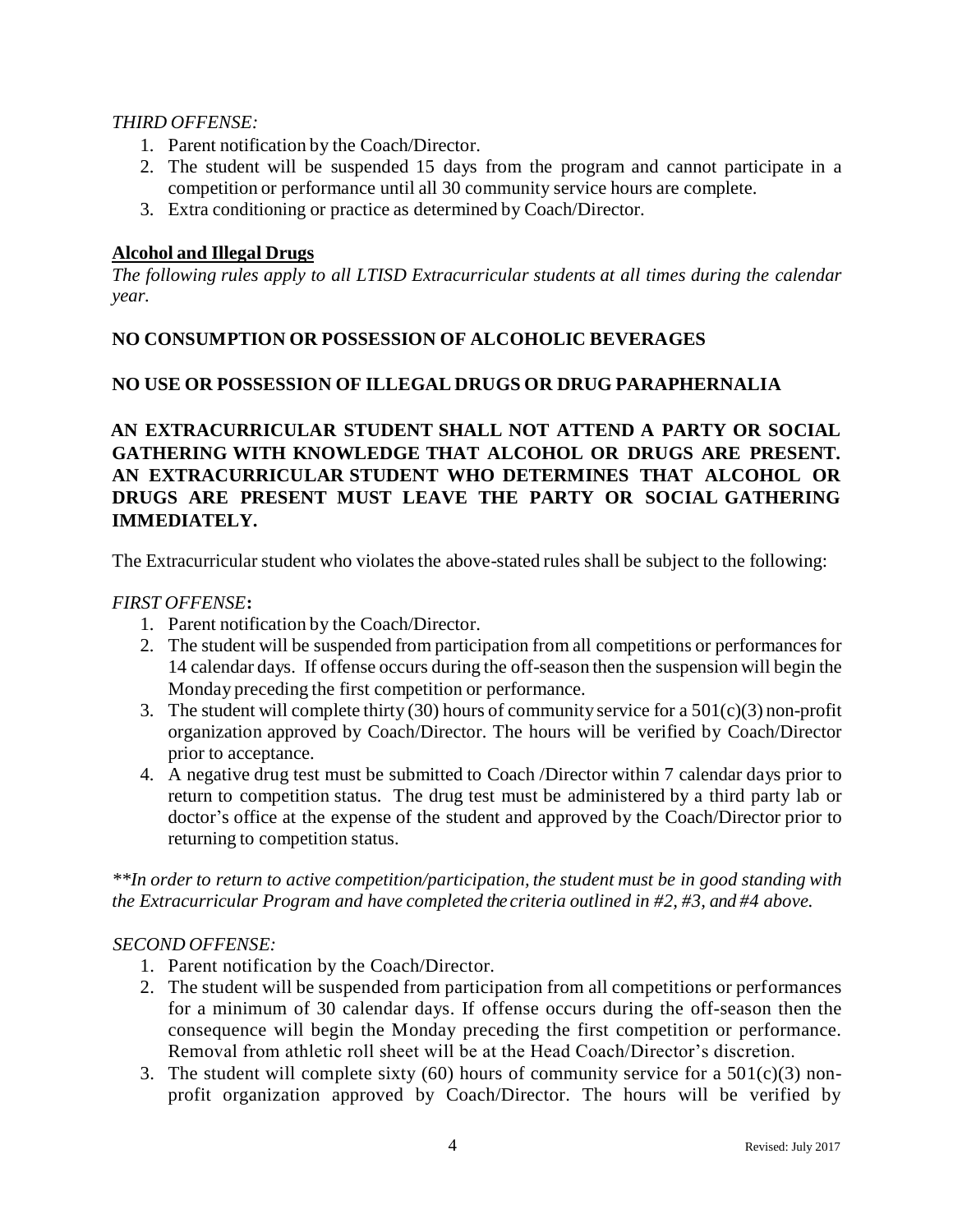Coach/Director prior to acceptance.

- 4. A negative drug test must be submitted to Coach /Director within 7 calendar days prior to return to competition status. The drug test must be administered by a third party lab or doctor's office at the expense of the student and approved by the Coach/Director prior to returning to competition status.
- 5. Student must provide proof of and completion of a district approved Alcohol and Drug Awareness Course prior to being eligible for return to competition status.

*\*\*In order to return to active competition/participation, the student must be in good standing with the Extracurricular Program and have completed the criteria outlined in #2, #3, #4, and #5 above.*

#### *THIRD OFFENSE:*

- 1. Parent notification by the Coach/Director.
- 2. The student will be suspended from participation from all competitions or performances for a minimum of one calendar year. Removal from attendance roster will be at the Head Coach/Director's discretion.
- 3. The student will complete ninety (90) hours of community service for a  $501(c)(3)$  nonprofit organization approved by Coach/Director. The hours will be verified by Coach/Director prior to acceptance.
- 4. A negative drug test must be submitted to Coach /Director within 7 calendar days prior to return to competition status. The drug test must be administered by a third party lab or doctor's office at the expense of the student and approved by the Coach/Director prior to returning to competition status.
- 5. Student must provide proof of enrollment in a district approved Alcohol and Drug Education Counseling Program and provide proof of completion at the student's expense.

*\*\*In order to return to active competition/participation, the student must be in good standing with the Extracurricular Program and have completed the criteria outlined in #2, #3, #4, and #5 above.*

#### **SUSPENSION OR EXPULSION FROM A PROGRAM**

Any student suspended or expelled from an Extracurricular Program must be given:

- The reason(s) for the suspension/expulsion.
- The time and provisions of the suspension/expulsion.
- The procedures for reentering the program.
- Information on class schedule change or options, and
- The opportunity to appeal.

#### **APPEAL PROCESS**

The student has the right to appeal the decision of the Coach/Director to the ECC appeal committee. An appeal must be submitted in writing to the Athletics or Fine Arts Director and received within five (5) business days following the decision to administer consequences under the ECC, otherwise the appeal is untimely.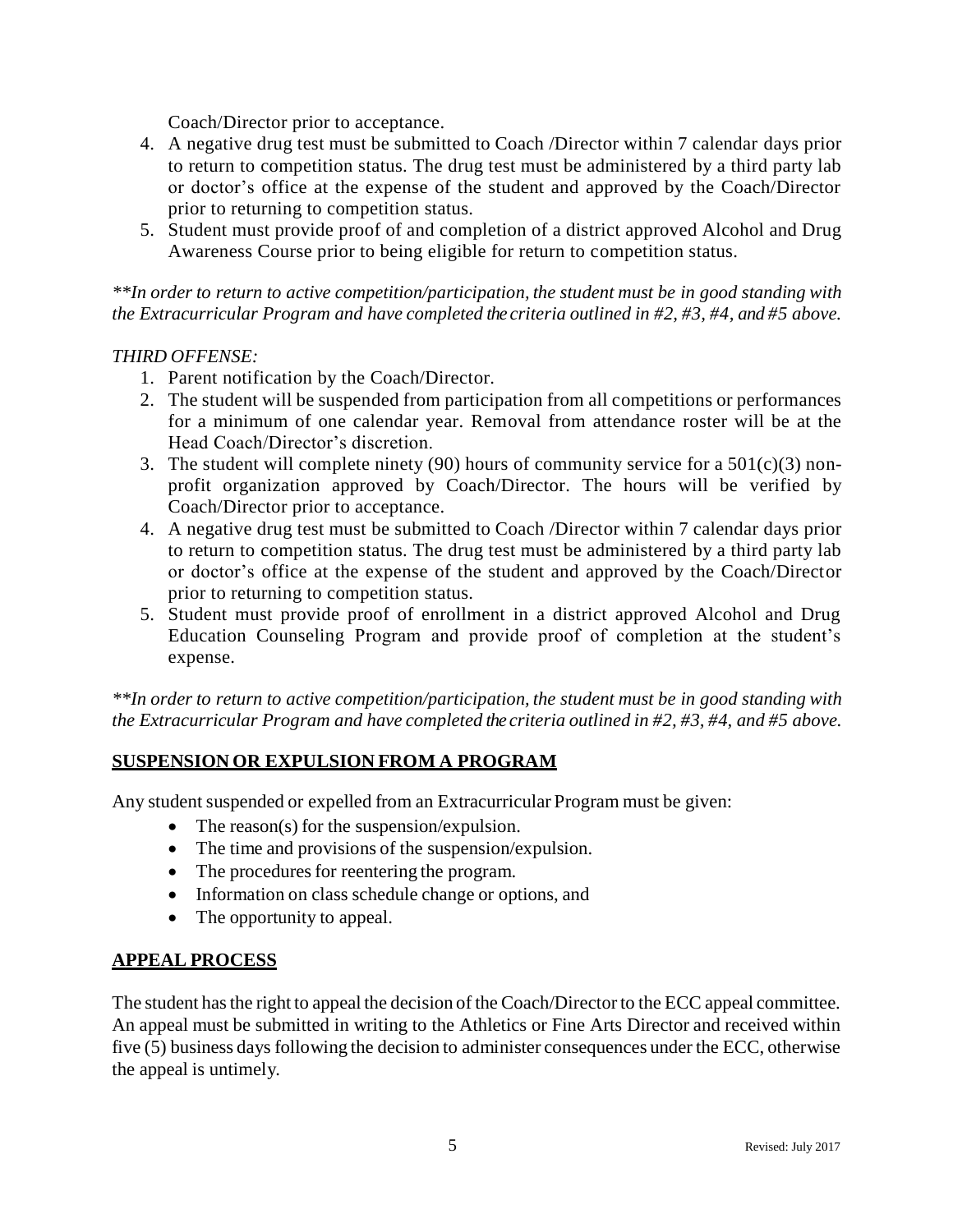The ECC appeal committee will be made up of the Athletic Director and/or Assistant Athletic Director, Director of Fine Arts and an administrator of the student's home campus. The ECC appeal committee will hear the student's appeal within 7 business days after notice of the decision by the Coach/Director. The decision of the ECC committee is final and there is no further appeal.

Note: Discipline/Sanctions placed on extracurricular students will be passed from program to program in which the student participates and from one year to the next.

Note: A student's ECC offense count will start over after one calendar year has passed without an ECC violation.